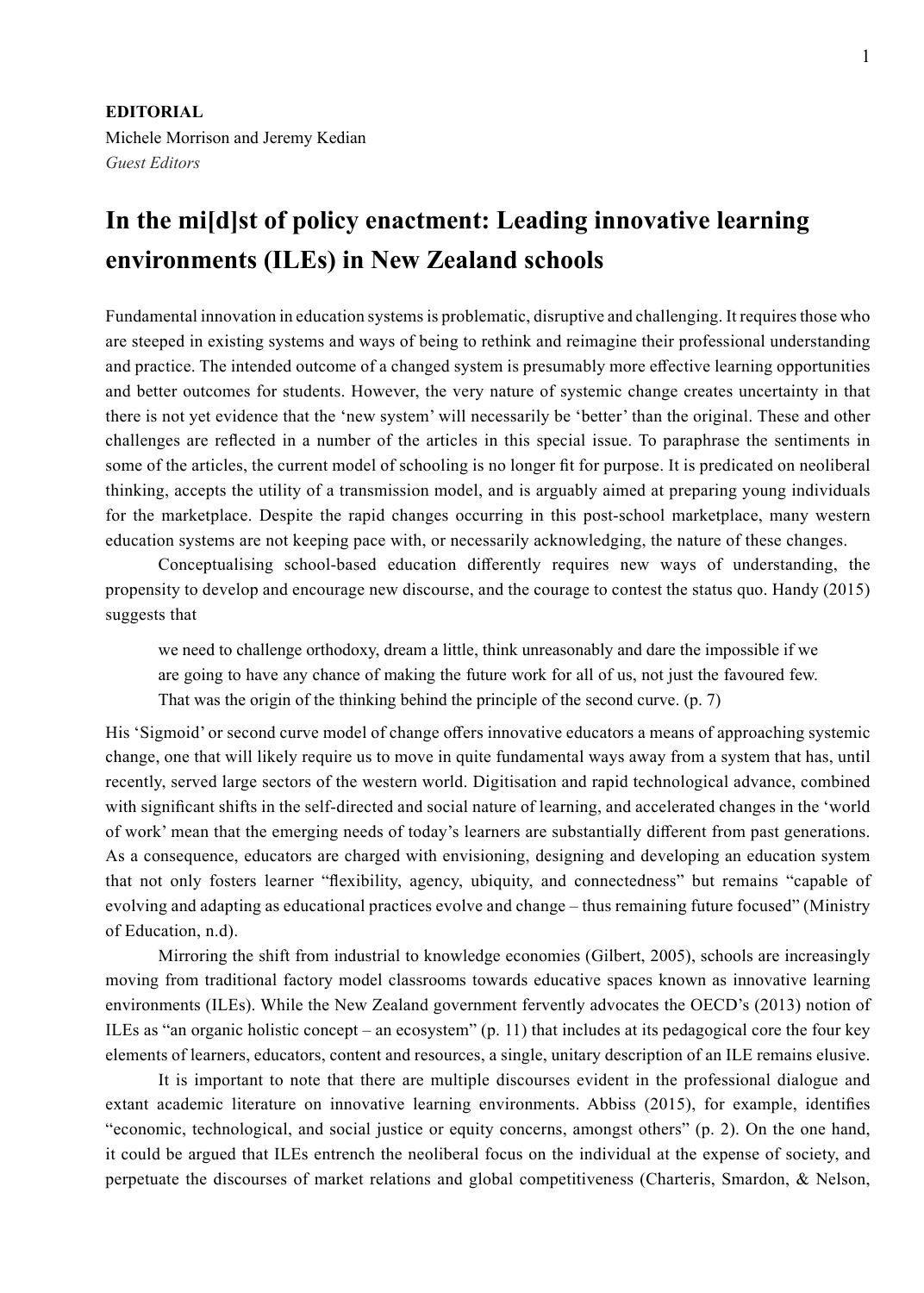2016; O'Neill, 2015). Furthermore, externally imposed performativity measures in many western education systems mean that a leader's ability to transform traditional classrooms into liberating learning environments represents little more than "fantasies of empowerment" (Wright, 2011, p. 280). In the New Zealand context, the coupling of the Ministry of Education's (2011) revised property strategy with the introduction of ILEs not only aroused suspicion amongst school leaders that fiscal imperatives were the main driving force but also engendered an initially narrow focus on physical space.

On the other hand, it could be argued that ILEs represent a substantial philosophical shift away from a system that prioritises the preparation of individuals for the marketplace towards a more inclusive notion of preparation for life. If educators were to actively mediate current policy, such that the latter prevails, ILEs constitute a disruptive technology of considerable magnitude. They potentially constitute the largest change in education since the establishment of the so-called factory model in the early 19th century.

Regardless of the dominant or preferred discourse, ILEs have major implications for students, professional educators, school parent communities, providers of initial teacher education, and educational leaders charged with their implementation. Systemic change is further influenced by an ethical dimension: How can one know if the 'new' system will be more effective than the original, and what constitutes 'effective'? This is a real issue that needs to be addressed in a considered and comprehensive manner. Anecdotally, it would appear that the unknown, with its attendant risks, prevents some school leaders embarking on change. Many leaders, academics and community members remain concerned at the potential outcome of a 'trial' that abandons 'traditional' teaching approaches, alters teacher/student ratios, and the like. These concerns are real, and not to be dismissed lightly, but often stem from a commitment to the current system of teacher-directed learning, the possible adverse impact of the new system on examination results, and changes to the basis of some schools' reputations for excellence.

Equally unethical is the preservation of a status quo that marginalises and disadvantages students through its inability to keep pace with social and technological change. There is a profound tension in this dilemma: on the one hand, a fear of abandoning a system that has functioned for well over a century and, on the other, a desire to introduce one more likely to meet the needs of today's students. This conundrum is further bedevilled by entrenched impediments to change that emerge from tradition and government policy. School-based learning in the final years of secondary education, for example, is often dominated by the need to prepare for a series of examinations that have little value except to differentiate between those who gain automatic entry to university or another tertiary institution and those who do not.

The philosophical underpinning of ILEs requires educators to question in quite fundamental ways the value of a coercive transmission and examination driven system, and to consider a systemic shift to studentcentred and directed (heutagogical) approaches that foster learning competencies in meaningful and authentic ways, as a more egalitarian alternative. In the opening article of this special edition, Kedian and West-Burnham assert that innovative learning environments represent a substantial conceptual change, if not total paradigm shift, and call for greater theoretical engagement prior to system implementation. Speculative in nature, the article proposes the development of six 'architectures' that together build a more nuanced understanding of the nature of learning in schools: learning, social, thinking, futures, organisation, and physical. As a prelude to emergent models of ILEs, the authors posit that careful consideration of these architectures supports conceptual development and helps frame practical implementation.

Like the factory model of the early to mid-19<sup>th</sup> century, the ILE as a system could take a decade or more to evolve. The absence of an official conceptual framework, together with the government's 2011 mandate that New Zealand schools become ILEs by 2021, has afforded school leaders considerable latitude and a degree of urgency in designing new schools and renovating existing ones. Their experiences offer rich practitioner accounts of the trials, tensions and triumphs in traversing largely uncharted territory and a counterpoint to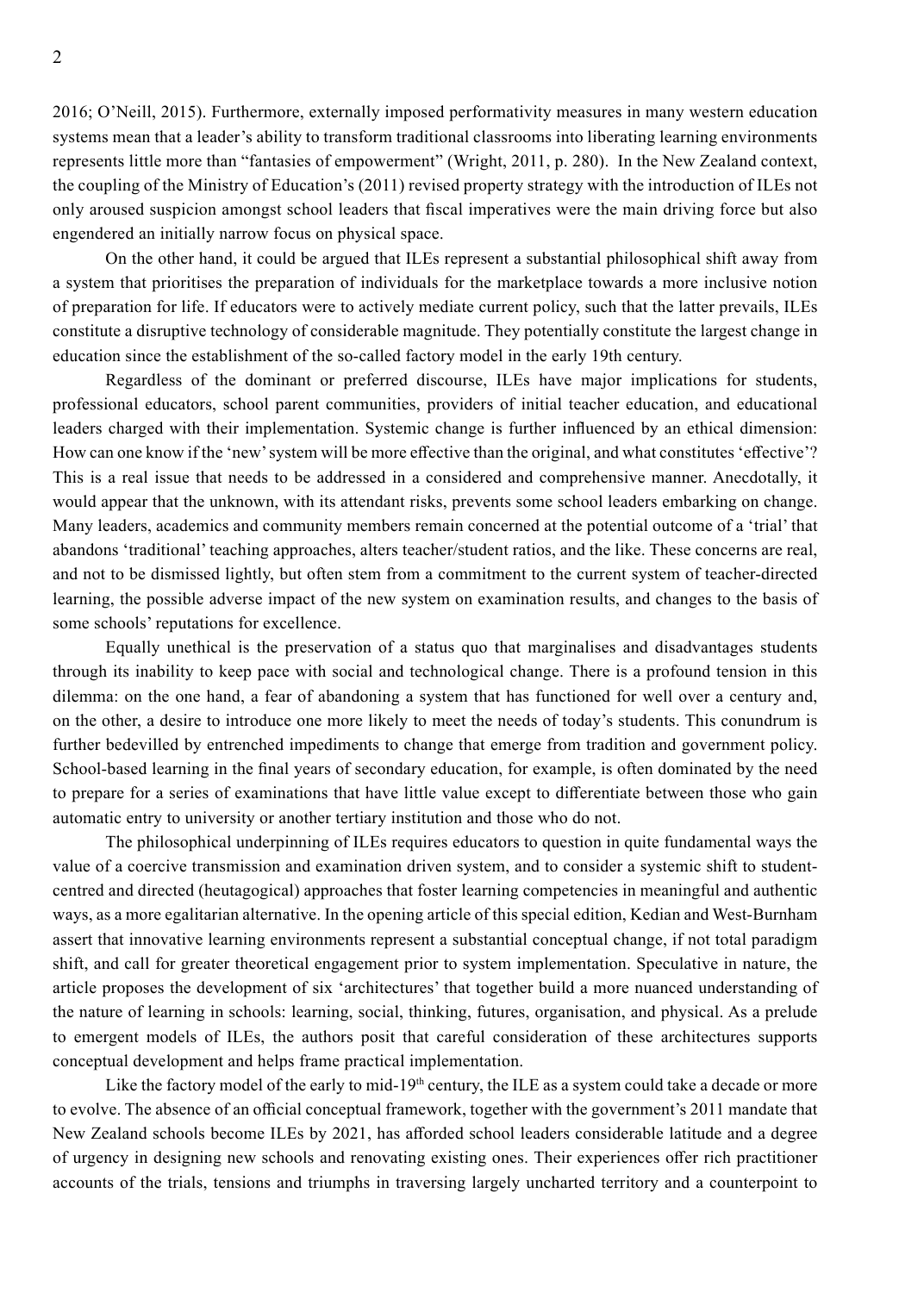the glowing cameos peppering government websites. Accordingly, this special issue features the situated perspectives of principals, senior leaders and teachers responsible for building ILEs.

While Barbara Fogarty-Perry's narrative of leading a new school predates the Ministry of Education's 2011 announcement, readers will recognise several antecedents of ILEs in the construction of flexible learning spaces, variable and fluid student groupings, curriculum integration and student-directed learning. Fogarty-Perry highlights the social architecture and the potential of ILEs to foster a socially just education system in which the chorus of student, parent, community, and other voices enables locally constructed, integrated curriculum to nurture the development of diverse and agentic learners. She recognises that real as opposed to nominal democracy in curriculum design is essential to preserving creativity and autonomy in the learning process.

Ann Briggs, Bek Gabites, Scott Mackenzie, Julie McIntosh, Josh Shelley and Peter Verstappen similarly perceive the potential for ILEs to generate more equitable outcomes for all. Two cycles of participatory actionbased inquiry in ILEs within two South Island schools have confirmed for these teacher leaders the centrality of key competencies in enhancing and accelerating students' literacy engagement and achievement. They highlight the importance of students "unlearn[ing] the self-helplessness accidentally developed through a traditional scaffolded environment" and the need to ensure that standardised national assessment not only matches learning pedagogy but includes broader and less tangible outcomes such as progress in learner behaviours.

Assessment also forms the context for Linda Harvie, Steve Harper-Travers and Amanda Jaeger's leadership story. In their North Island intermediate school, teacher enthusiasm for building learner agency in large, multiple teacher spaces was tempered with concerns over how in-depth knowledge of student achievement would be acquired and communicated. The authors document the experiences of two senior leaders charged with guiding what was to become a three year collaborative inquiry into innovative learning assessment. These leaders soon discovered that sustaining a culture of collaboration is a challenging and timeconsuming endeavour, particularly when proposed changes confront existing beliefs and practices.

Like many of their colleagues in post-earthquake Canterbury, Christine Harris and Chris Panther await the rebuild of their school. In some respects the delay has been fortuitous in allowing them to observe what students and teachers are actually 'doing' in newly created flexible learning spaces and to focus on the "convergence of space, technology and pedagogy that will eventually bring about change for students and their learning." Acknowledging the "two steps forward and one step back" nature of change, their leadership narrative documents four crucial drivers that galvanised school-wide inquiry into personalised learning and flexible pedagogies: team-initiated change, removing classroom walls, leading from the front, and professional peer pressure.

Cardno, Tolmie and Howse remind readers of the difficulties of implementing change in educational systems and institutions. They highlight a number of the challenges for leaders, including confusion over the nature and substance of desired change (in this case, personalised learning in ILEs) and the skills needed to bring this change to fruition. Empirical research conducted in three Auckland primary schools revealed disparate understandings of personalised learning, within and between participating schools, that shaped challenges specifically associated with the adoption of new pedagogy in large physical spaces, and with change processes in general.

On a larger scale, Mackey, O'Reilly, Jansen and Fletcher surveyed 17 diverse primary and intermediate schools (including two in Australia) in which co-teaching in flexible learning spaces has been the norm for two years or more. Findings confirm the importance of leaders building strong conceptual foundations operationalised through mutually agreed team expectations (MATEs), aligning systems and structures to support collective responsibility for large groups of children, and providing professional learning that builds teaching expertise. The authors voice concern that most teachers in their study lacked informed understanding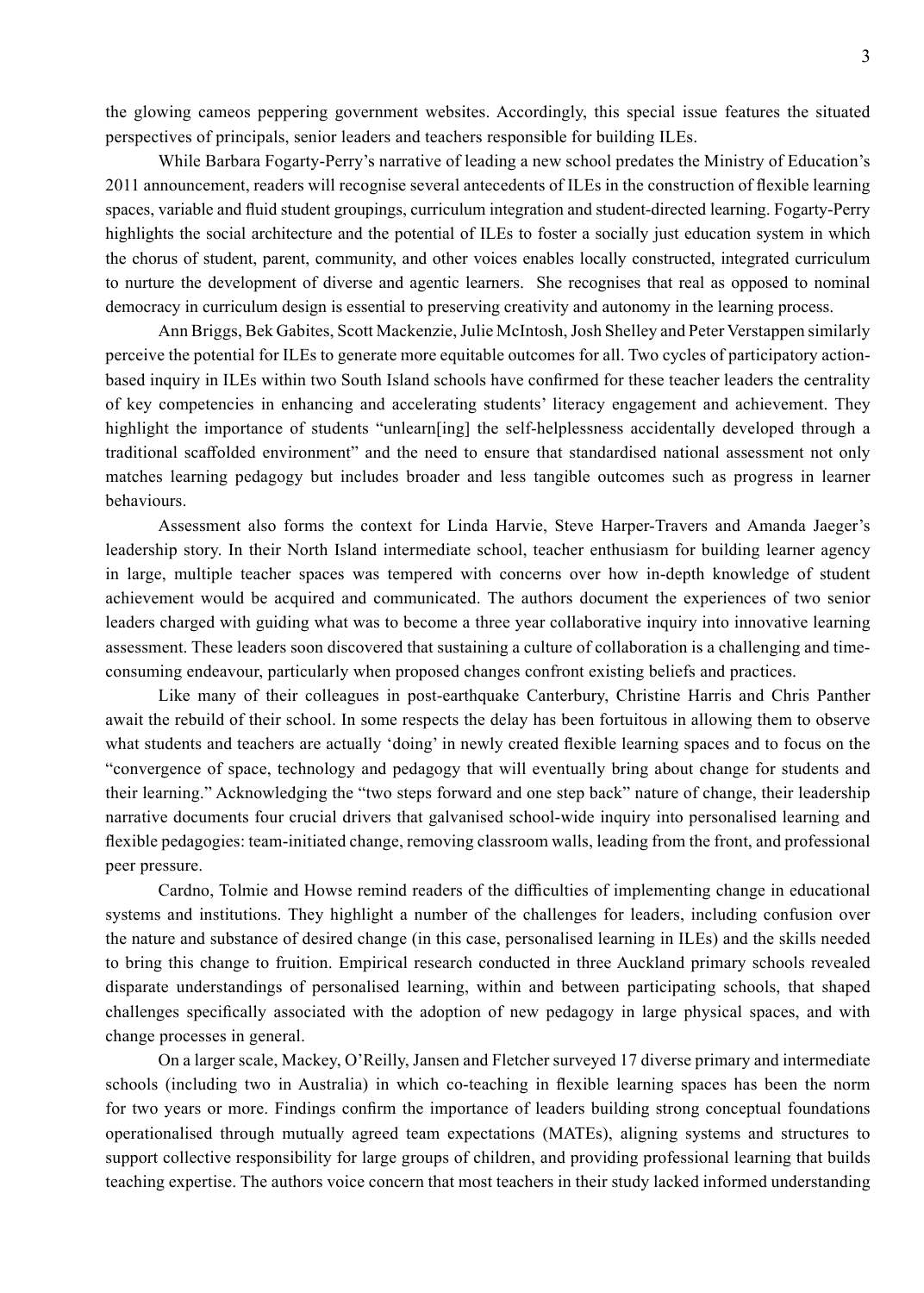of specific co-teaching strategies and conclude that "there is significant risk for students, staff and whanau when buildings or technology drives change processes."

At a systemic level, it is apparent that Ministries and Departments of Education in some western nations are slow to offer schools robust theoretical and practical support during the transition from traditional classrooms to ILEs. Innovative learning environments remain under-researched at this stage of their development and there is a tendency, particularly in devolved education jurisdictions, to allow schools to explore, create and experiment. While conducive to a democratic ethos, the research-practice vacuum presents a source of frustration for school leaders in the mi[d]st of policy enactment. Mindful of the young learners in their care, many school leaders seek some surety that ILEs will enhance the nature and quality of student learning, and are naturally anxious that the 'newness' of ILEs mitigates against a 'tried and true' research base.

Importantly, there is at this stage little research evidence that ILEs are substantially more effective than traditional models of school-based learning. There is however, anecdotal evidence that ILEs and the associated student empowerment and democratisation have changed attitudes towards learning. There is a move away from transmission-oriented teaching and the emergence of a different teacher-student relationship that might better be described as a teacher/learner-student/learner model. Consequently, more successful elements of the traditional model could be retained in the future, as a system emerges that better meets the needs of modern learners. For example, teachers will still be a core element of school-based learning although their traditional role as repositories of knowledge may be less important with the advent of ubiquitous online search engines. Their role is already shifting towards facilitators of critical, analytical thinking, and beginning to focus on supporting students to develop highly effective learning strategies. It should be noted that many schools in national education systems are already changing and implementing approaches that are considered part of the ILE description. They may not label themselves as ILEs but their professional practice reflects many of the core elements of the emerging system.

In their article, Bradbeer and colleagues examine the 'state of play' concerning New Zealand's transition to innovative learning environments. Exposing the Ministry narrative that ILEs and flexible learning spaces more readily accommodate the needs of  $21<sup>st</sup>$  century learners as "largely conjecture," they share preliminary findings from the Innovative Learning Environments and Teacher Change (ILETC) project instigated in late 2016. These reveal that the majority of instruction in the 337 participating NZ schools, for the majority of time, remains teacher-centric and occurs within traditional classroom settings. Further, while NZ data suggests that 21st century learning habits can be developed within didactic teaching spaces, the full Australasian data set distinguishes a significant correlation between teacher mind frames, student deep learning, and classroom type.

As the process continues, it would be helpful for school-based professionals to participate in a broader discourse from which further ideas might emerge. In this way, educational leaders and other teachers could be involved in a generative process of charting the discourse and contributing to the continued emergence of a newer, more appropriate system for 21st century learners. This would ensure system development by professional educators, rather than policy analysts and those who have motivations other than the learning of students.

In *Disrupting the 'paradigm of one'*, Wright adopts a Bourdieusian lens to show how courageous senior leaders, prior to the opening of a new secondary school, critically examined and reimagined 'structuring structures' that have, until recently, perpetuated "single-teacher, single-classroom, single-teacher, single-class, single-subject, and single assessment arrangements" in most New Zealand secondary schools. She outlines how a constructivist approach focusing on values and key competencies resulted in a new logic of practice that views timetable as fluid rather than fixed, curriculum as integrated rather than compartmentalised, student choice as determined by passion rather than precedent, and the lexicon of learning as singular rather than plural.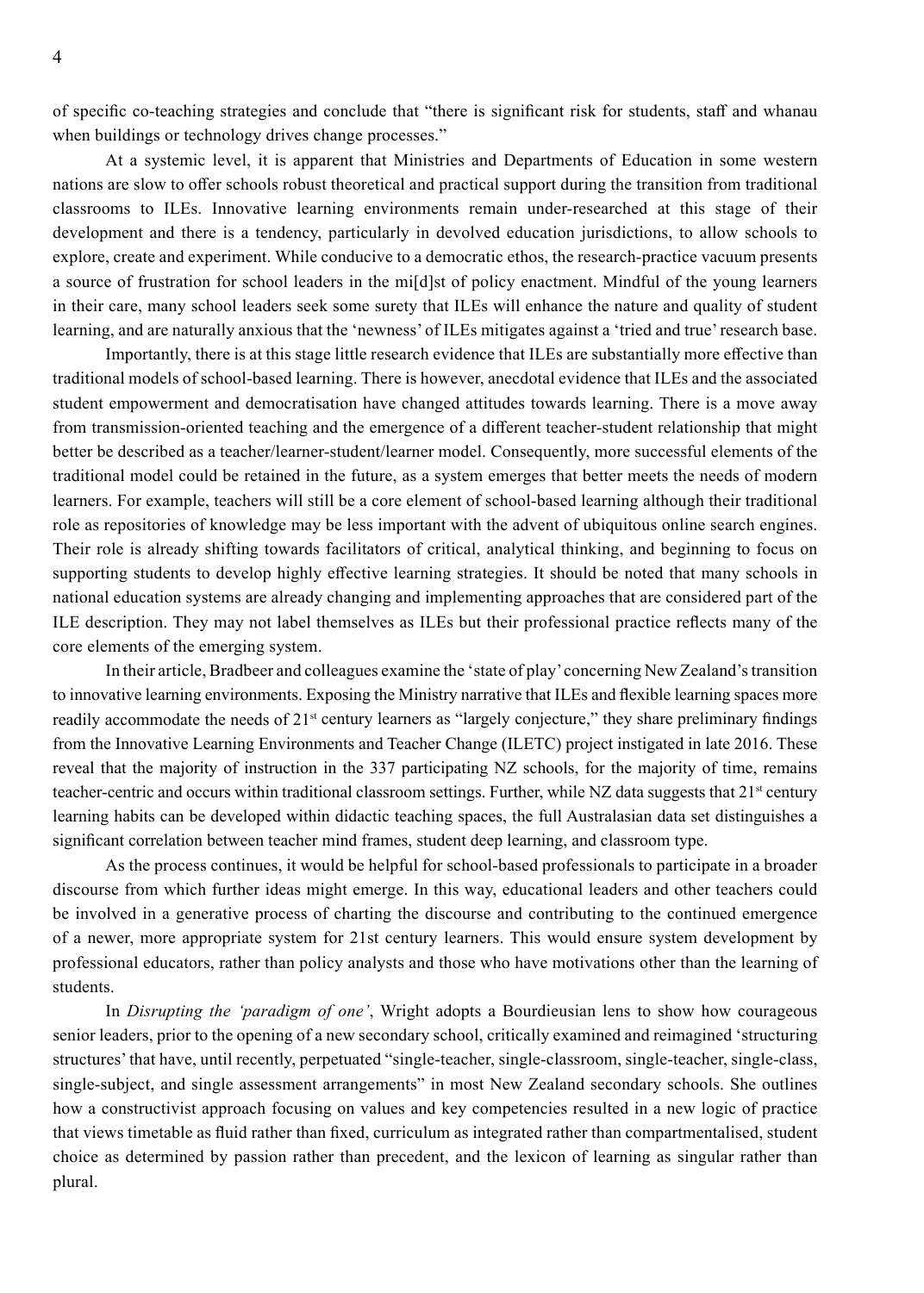The development and adoption of a different learning approach in schools is also a focus for the local communities in which schools are located. The implementation of a new system will need to be approved by various governing bodies in countries where the education system has been wholly or partially devolved. In countries where educational governance remains centralised, parent groups will still have a particularly strong interest in the nature of their children's schooling. Consequently, communities need to be involved in the change process in order to be better informed and to assist in the implementation and refinement of the system.

Suggesting that specific examples of effective leadership in the ILE context constitute a 'black spot' in the plethora of leadership research, Fletcher, Mackey and Fickel home in on the steps taken by the principal and Board of Trustees of a large contributing primary school to introduce and support co-teaching in flexible learning spaces. They conclude that successful implementation depends first and foremost upon optimistic knowledgeable leaders (principals and boards) able to articulate a compelling vision of ILEs, well-versed in the research on co-teaching and change processes, and willing to invest in human capital formation over the short and long term.

Human capital formation includes future generations of teachers. It is of concern that our conversations with tertiary colleagues in initial teacher education (ITE) suggest that many preservice programmes currently pay scant attention to ILEs in their curricula. One could infer from this anecdotal evidence that current thinking is entrenched within the status quo, that programmatic change is buried in bureaucracy, or that providers are adopting a wait-and-see attitude. One thing is for sure: initial teacher education plays a central role in supporting newly qualified teachers to function and flourish in open, collaborative learning environments. We venture to suggest that this is a research topic of considerable and pressing importance.

Whyte's contribution to this special issue begins the conversation. In conjunction with experienced primary and intermediate teachers working in ILEs, she identifies additional capabilities required of beginning teachers: flexibility, adaptability, and 'relationality'. Whyte also highlights the need for ITE programmes to provide the theoretical and practical engagement necessary for student teachers to develop relevant pedagogical knowledge and rituals of practice. In the interim, this requires concerted effort in ensuring that learning activities and school placements are not confined to cellular classrooms, team-teaching is modelled and practised, and sustained attention paid to developing intra- and interpersonal capabilities.

In bringing together the voices of school leaders and researchers, this special issue of JELPP offers a snapshot of current thinking and progress in implementing ILEs in New Zealand schools. We hope that it informs and provokes dialogue between members of the profession, teacher educators and policy makers. Let us not lose sight of the fact that leadership is essential to envisioning, conceptualising, constructing, and sustaining learning environments that meet student needs. We look forward to further portraits in time as 2021 draws nearer and the implementation mist begins to clear.

## **References**

- Abbiss, J. (2015). Editorial. Future-oriented learning, innovative learning environments and curriculum: What's the buzz? *Curriculum Matters*, *11*, 1-9. http://dx.doi.org/10.18296/cm.0001.
- Charteris, J., Smardon D., & Nelson, E. (2016). Innovative learning environments and discourses of leadership: Is physical change out of step with pedagogical development? *Journal of Educational Leadership, Policy and Practice, 31*(1)*,* 33-47.
- Gilbert, J. (2005). *Catching the knowledge wave: The knowledge society and the future of education*. Wellington: New Zealand Council for Educational Research Press.

Handy, C. (2015). *The second curve: Thoughts on reinventing society*. London: Random House.

Ministry of Education. (2011). *The New Zealand school property strategy 2011-2021*. Wellington: Author.